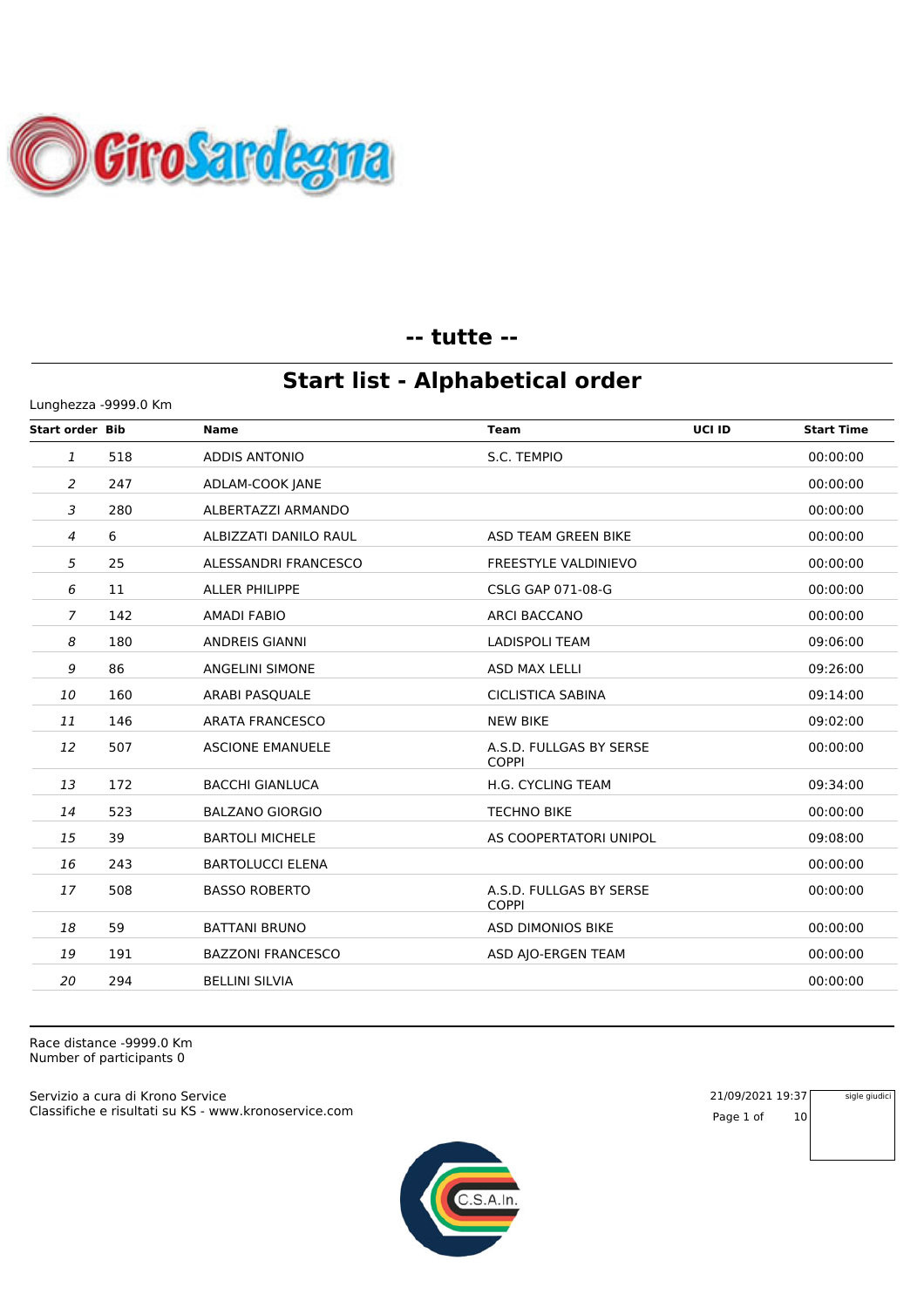Lunghezza -9999.0 Km

| <b>Start order Bib</b> |     | Name                                    | UCI ID<br><b>Team</b>                        | <b>Start Time</b> |
|------------------------|-----|-----------------------------------------|----------------------------------------------|-------------------|
| 21                     | 53  | <b>BELLUCCO EZIO</b>                    | PROPATRIA MILANO                             | 09:38:00          |
| 22                     | 140 | <b>BERTANI MATTEO</b>                   | TEAM DE ROSA SANTINI                         | 09:04:00          |
| 23                     | 244 | <b>BINELLI ISA</b>                      | CARINA-BRAO CAFFE'                           | 00:00:00          |
| 24                     | 289 | <b>BOER GIAN LUCA</b>                   | ZWEIRAD GEMEINSCHAFT<br><b>KASSEL</b>        | 09:20:00          |
| 25                     | 212 | <b>BONAPACE ROBERTO TIMOTHY</b>         | <b>ASD SWATT CLUB</b>                        | 09:04:00          |
| 26                     | 40  | <b>BONFILS FRANCOIS</b>                 | UC CARQUEIRANNE-PACA                         | 00:00:00          |
| 27                     | 214 | <b>BRACCHI MICHELE</b>                  | ALTA VALTELLINA BIKE                         | 09:36:00          |
| 28                     | 513 | <b>BRANCA SAMUELE</b>                   | ASD AJO-ERGEN TEAM                           | 00:00:00          |
| 29                     | 297 | <b>BRANTEGEM ANNELEEN</b>               |                                              | 00:00:00          |
| 30                     | 251 | <b>BRAU STEFANIA</b>                    | PROPATRIA MILANO                             | 09:30:00          |
| 31                     | 82  | <b>BRAVO STEFANO</b>                    | <b>BICISTORE CYCLING TEAM</b>                | 09:32:00          |
| 32                     | 75  | <b>BREBBIA ANGELO</b>                   | ASDNEWSCICLISMO.COM                          | 09:12:00          |
| 33                     | 154 | <b>BRESICH LORENZO</b>                  | <b>SC COTTUR</b>                             | 00:00:00          |
| 34                     | 113 | <b>BRINA MARCO</b>                      | <b>REVOLUTION MTB</b>                        | 00:00:00          |
| 35                     | 67  | <b>BRUGNAMI GIANLUCA</b>                | PERUGIA BIKE                                 | 09:36:00          |
| 36                     | 266 | <b>BRUNOD JASMINE</b>                   | ASD MAX LELLI                                | 00:00:00          |
| 37                     | 202 | <b>BUZZI PIETRO</b>                     | <b>MTB CAPENA</b>                            | 09:14:00          |
| 38                     | 261 | BYRTUSOVA KATERINA                      | <b>CAMBRIDGE CC</b>                          | 00:00:00          |
| 39                     | 241 | CABELLA PATRIZIA                        | SPEED WHEEL SAVONA                           | 09:42:00          |
| 40                     | 291 | CABRAS SILVANA                          | ASD AJO-ERGEN TEAM                           | 00:00:00          |
| 41                     | 106 | CAINE CHRISTOPHER PATRICK               | ASHFIELD ROAD CLUB                           | 00:00:00          |
| 42                     | 218 | CALLEGARO SAMUELE                       | <b>VELO CLUB VALSESIA</b>                    | 00:00:00          |
| 43                     | 286 | <b>CALVIELLO ENZO</b>                   |                                              | 00:00:00          |
| 44                     | 517 | CANU EDOARDO DOMENICO<br><b>GIORGIO</b> | ASD ALGHERO BIKE                             | 00:00:00          |
| 45                     | 157 | CAPELLI ANDREA                          | TEAM DE ROSA SANTINI                         | 00:00:00          |
| 46                     | 226 | <b>CAPONE FILIPPO</b>                   | TRIATHLON TEAM SASSARI                       | 09:20:00          |
| 47                     | 265 | <b>CAPONE ALICE</b>                     | TRIATHLON TEAM SASSARI                       | 09:24:00          |
| 48                     | 114 | <b>CAPORALI STEFANO</b>                 | NORAUTOMIDAS TEAM                            | 00:00:00          |
| 49                     | 81  | <b>CAPRILE AMEDEO</b>                   | SPEED WHEEL SAVONA                           | 09:32:00          |
| 50                     | 278 | <b>CARA SANTINO</b>                     |                                              | 00:00:00          |
| 51                     | 137 | CARMINATI ALEANDRO                      |                                              | 00:00:00          |
| 52                     | 514 | CARRU ANGELO                            | ASD AJO-ERGEN TEAM                           | 00:00:00          |
| 53                     | 528 | <b>CARTA PIETRO</b>                     | <b>CYCLING TEAM PROGETTO</b><br><b>SPORT</b> | 00:00:00          |

Race distance -9999.0 Km Number of participants 0

Classifiche e risultati su KS - www.kronoservice.com Servizio a cura di Krono Service 21/09/2021 19:37



Page 2 of 10

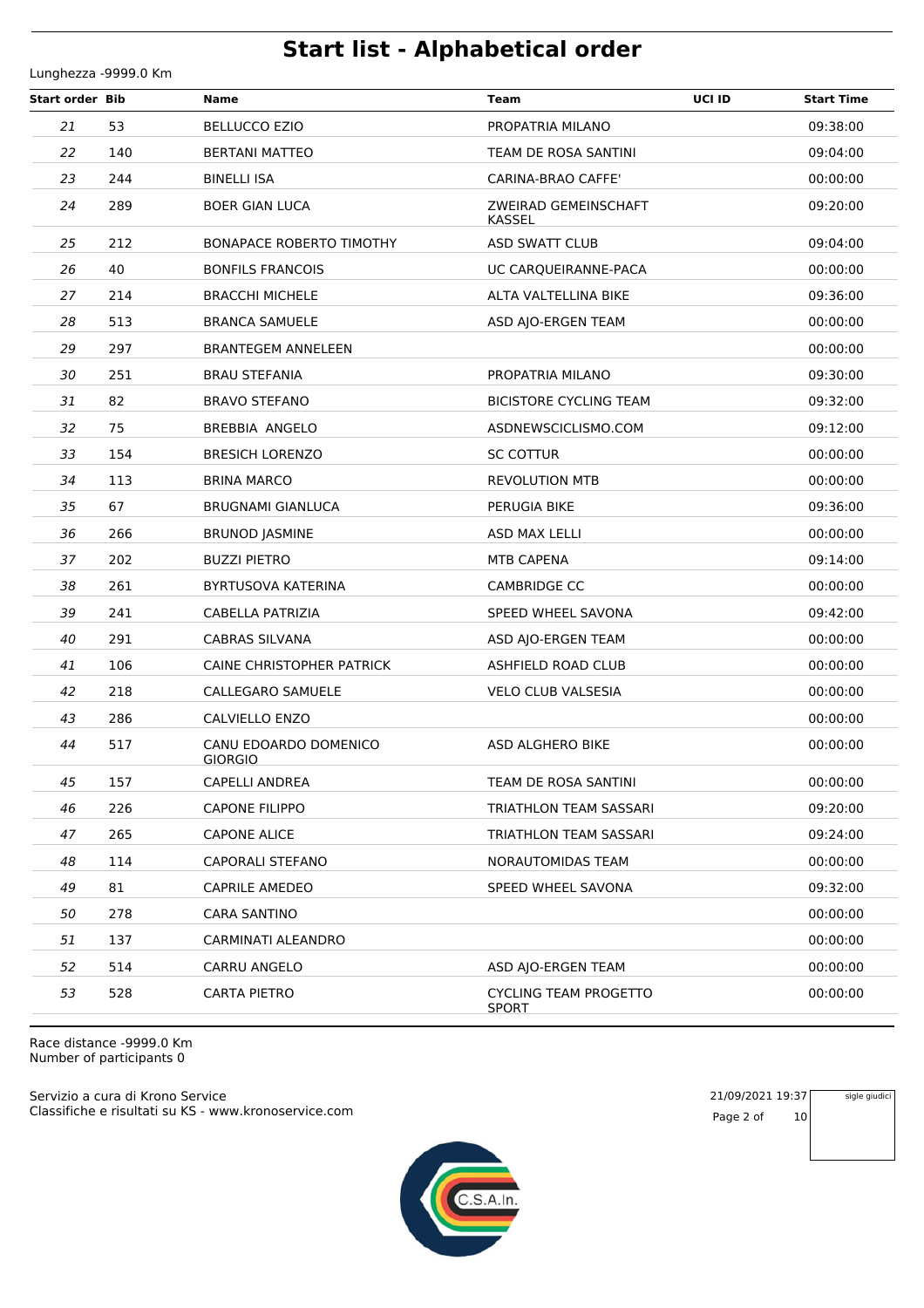**Start order Bib Name Team UCI ID Start Time** 54 CASON DANTE GS VILLORBA 09:44:00 94 CELOTTO MAURO UC ROMANO 1972 00:00:00 15 CERIANI PAOLO GS PRASECCO BIESSE 00:00:00 155 CHIALASTRI MARCO ASDBIKELAB 09:06:00 103 CHIOCCA ALESSANDRO ASD PROCYCLING T.CAS 00:00:00 76 CIFARELLI NICOLA ASD SIRINO BIKE 00:00:00 CILLERAI LORI RODMAN AZIMUT SQUADRA 00:00:00 CORSE ASD 61 COCCO GIANFRANCO ALFO BIKE 09:40:00 12 COLOMBO JEAN-CLAUDE FFC 00:00:00 COLOMBO AMEDEO ASD CICLOAMATORI 00:00:00 SEDRIANO 293 CONCAS MARIA CRISTINA 00:00:00 516 CONSANI LELIO ASD EMMEDI LANUSEI 00:00:00 184 COSTANZO ANDREA AJO CYCLING TEAM 09:10:00 42 COVI MARIANO RUOTE D'ORO 09:34:00 64 CRESCENZO ORAZIO ASD ESERCITO SME 00:00:00 195 CRISTINI MARCO ASD ROCCASECCA BIKE 09:02:00 66 DAGA SALVATORE ASD ALGHERO BIKE 09:02:00 101 DAL CIN FRANCO A.S.D. MARE & MONTI 09:00:00 111 DALLA CORT ANDREA POLISPORTIVA GIRELLI 00:00:00 223 DALLAGO CHRISTIAN CARINA-BRAO CAFFE' 09:04:00 56 DALLAGO STEFANO G.S. ALTO ADIGE 09:34:00 38 DE DONA' LUIGI ASD CICLI CORTINA 09:40:00 211 DEBERTIN DANIEL TEAM CORRATEC 09:22:00 **77 93** DEFFENU DANIELE **ASD AJO-ERGEN TEAM** 00:00:00 292 DEFLORIAN ANNALISA 00:00:00 92 DEGENNARO MARCELLO TEAM OFF ROAD 00:00:00 162 DEMELAS ANTONIO ASD AJO-ERGEN TEAM 00:00:00 134 DESOVANNI STEFANO GC VARZI 09:32:00 296 DI IORIO FILOMENA MILENA 00:00:00 104 DIEKMANN HELGE PERINI TEAM 00:00:00 68 DIVITINI FRANCO A.S.D. GROSIO CICLIS 00:00:00 DORE GIOVANNI ASD CICLO CLUB ANTONIO 00:00:00 MANCA 88 DUPERRET ANDRE' WALTER DARMSTADT 00:00:00

Race distance -9999.0 Km Number of participants 0

Lunghezza -9999.0 Km

Classifiche e risultati su KS - www.kronoservice.com Servizio a cura di Krono Service 21/09/2021 19:37



Page 3 of 10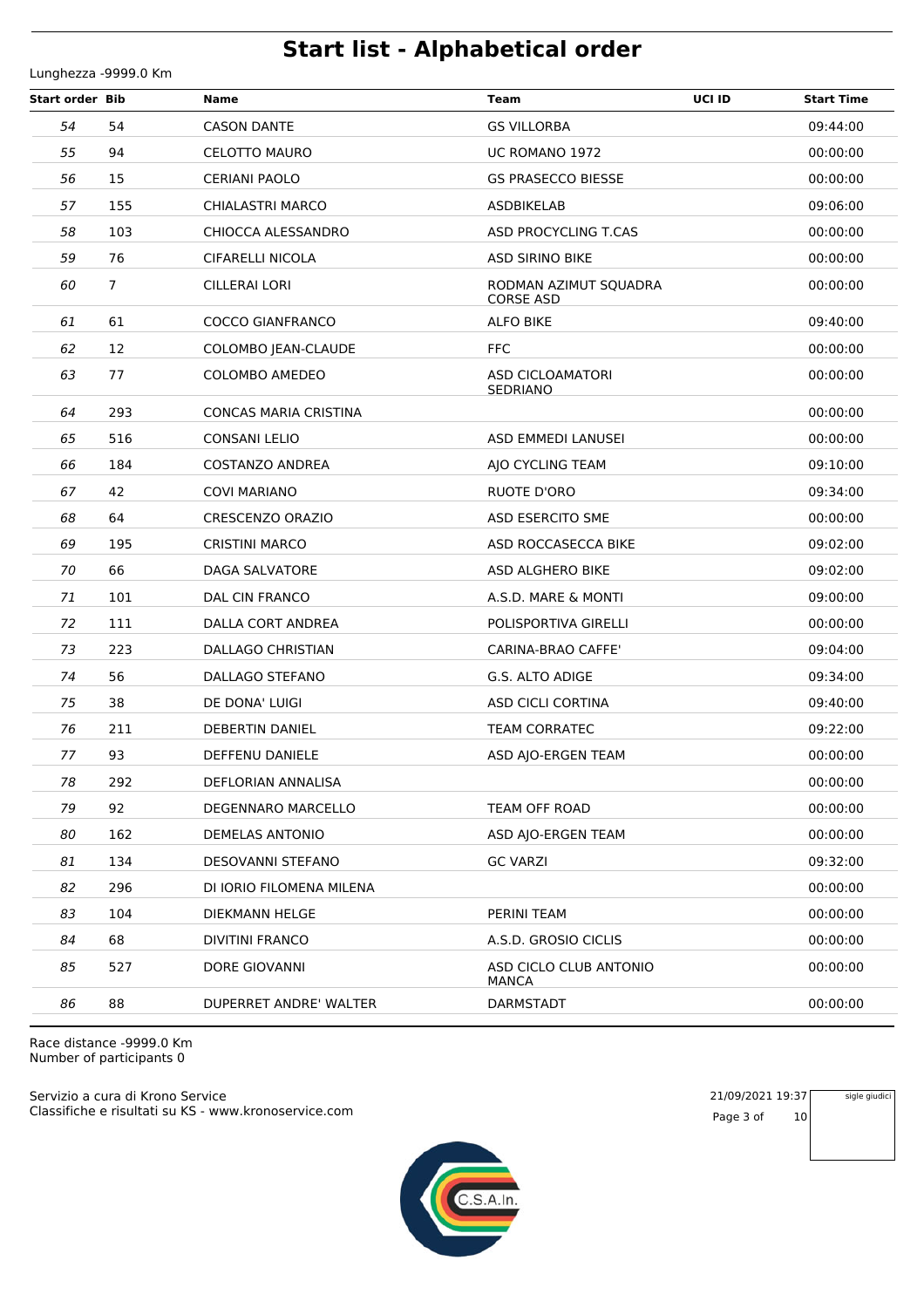**Start order Bib Name Team UCI ID Start Time** 20 DURAND-GASSELIN JACQUES 00:00:00 260 DUSE BARBARA SC COTTUR SC COTTUR 260 09:24:00 274 ERRIU ENRICO CIRCOLO SPORTIVO ORT 00:00:00 271 FALCHI GIANMARIO 00:00:00 90 FALZONE CALOGERO SC PRO-BIKE 09:00:00 248 FAORO LIVIANA TEAM ZANOLINI BIKE 00:00:00 Parameter of the state of the state of the state of the state of the state of the state of the state of the state of the state of the state of the state of the state of the state of the state of the state of the state of t 30 FERRABOSCHI MARZIO AS COOPERTATORI UNIPOL 00:00:00 276 FERRAZZI ANDREA 00:00:00 100 FERRUZZI STEFANO ASD SANETTI SPORT 00:00:00 10 FILA ROBERTO VELO CLUB VALSESIA 00:00:00 41 FILIPAZZI LUIGI KILOMETRO ZERO ASD 09:08:00 198 FILIPPUCCI ALESSANDRO ASD H3O RACE TEAM 09:06:00 252 FOMIATTI MARINA A.S.D. GROSIO CICLIS 00:00:00 130 FRANCAVILLA SERGIO PROFESSIONE CICLISMO 09:06:00 36 FRANKE DIRK WATT IS LOVE BERLIN 00:00:00 24 FULCONIS FABIO BIKE TEAM MANDELLO 09:16:00 219 GALLUS SIMONE ASD BIKE TOUR 4 MORI 00:00:00 105 152 GALLUZZO ALESSANDRO AND BIKE STUDIO ASD BIKE STUDIO 14 GARAU FRANCESCO DONORI BIKE TEAM 00:00:00 **107 119 GARREAU STEPHANE ASD MAX LELLI CONSERVERSION CONSERVATION CONSERVATION**  129 GARUTI CHRISTIAN ASD RUBIERESE 00:00:00 **109 171 GATTI FRANCESCO ASD TEAM BIANCHI 171 G9:18:00**  277 GENGHINI MAURO UNIONE SPORTIVA BORM 00:00:00 21 GIABARDO MASSIMO GS VILLORBA 09:44:00 258 GIANOTTI RAFFAELLA ASD MAX LELLI 09:30:00 69 GIOMBINI LEONARDO PERUGIA BIKE 09:36:00 165 GLORIEUX FREDERIC TEAM CORRATEC 09:22:00 45 GOMAR RODNEY PROCYCLING-PROMOTECH 00:00:00 22 GOSETTI GIORGIO CARINA-BRAO CAFFE' 00:00:00 99 GRAZIANO ROBERTO ASDNEWSCICLISMO.COM 09:12:00 259 GROS STÉPHANIE VC VINCENNES 00:00:00 159 HANNEMANN ALEXANDER WATT IS LOVE BERLIN 00:00:00 16 HERMANS JAN 09:28:00

Race distance -9999.0 Km Number of participants 0

Lunghezza -9999.0 Km

Classifiche e risultati su KS - www.kronoservice.com Servizio a cura di Krono Service 21/09/2021 19:37



Page 4 of 10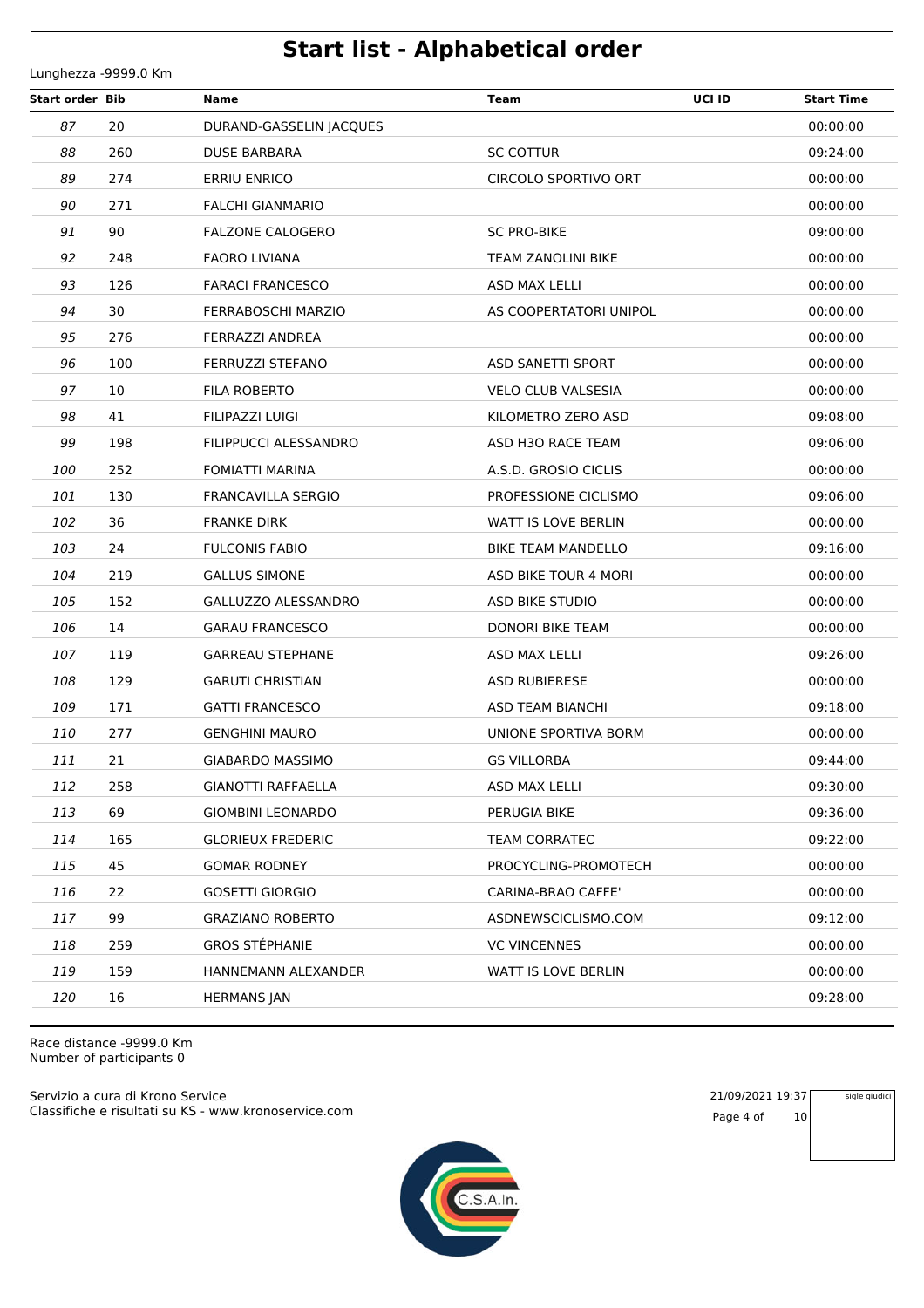**Start order Bib Name Team UCI ID Start Time** 257 INSKIP FIONA NJINGA 00:00:00 44 JOHNSON TERENCE PROCYCLING-PROMOTECH 00:00:00 141 KAMALICH STEFANO GIACOMO A.S.D. JEDI BIKE 09:38:00 KAMALICH ANDREA EMANUELE ASDILETTANTISTICA I BRIC 09:38:00 ALESSANDRIA **125 80 KARSTEN NATTKE FSV EILENBURG 69:28:00**  216 KOEDIJK MATTHIJS TEAM CORRATEC 09:22:00 524 LA MARCA ALESSANDRO ROMPI BIKE 00:00:00 128 170 LAI FRANCESCO FEDERICO CUSTOM4 TEAM CASELLI 00:00:00 00:00:00 179 LAI ANDREA ASD TEAM BIKE 09:10:00 501 LAI BARBARA SARDINIA TRICYCLING 501 00:00:00 210 LARI MANUEL PEDALE CASALASCO 09:02:00 136 LAURENT CÉDRIC VC VINCENNES 00:00:00 174 LECCA SAVERIO A.S.D. MARE & MONTI 00:00:00 96 LELLI MASSIMILIANO ASD MAX LELLI 09:18:00 LEMMI MAURIZIO RODMAN AZIMUT SQUADRA 09:40:00 CORSE ASD 192 LENZI DAMIANO ATELIER DELLA BICI 09:18:00 240 LEWIS SIAN PROCYCLING-PROMOTECH 00:00:00 217 LINZAS RICCARDO ASD AJO-ERGEN TEAM 00:00:00 194 LIZZERI GIUSEPPINO ASD AJO-ERGEN TEAM 00:00:00 112 LOCATELLI ALESSANDRO ASDNEWSCICLISMO.COM 09:12:00 512 LORIGA ROBERTA ASD AJO-ERGEN TEAM 09:24:00 LORIGA EMANUELE A.S.D. CANNEDU ITTIRI 00:00:00 ANTONIO MANCA 79 LOTTARIO GIANNI GS PASSATORE 00:00:00 161 LUISOTTO CRISTIAN SPEZZOTTO BIKE TEAM 09:14:00 222 LUIU FABRIZIO ASD AJO-ERGEN TEAM 00:00:00 522 MADEDDU MARCO TECHNO BIKE 00:00:00 139 MAIORANO GIANLUCA VEJUS 00:00:00 98 MANIGA MASSIMILIANO ASD AJO-ERGEN TEAM 00:00:00 502 MANUNZA MICHELA SARDINIA TRICYCLING 00:00:00 19 MARIOTTI ELISEO 00:00:00 282 MARITANO MAURO 00:00:00 138 MARSEGLIA GIUSEPPE CYCLE TEAM NOVARA 09:26:00 242 MARTIN SUE PROCYCLING-PROMOTECH 00:00:00

Race distance -9999.0 Km Number of participants 0

Lunghezza -9999.0 Km

Classifiche e risultati su KS - www.kronoservice.com Servizio a cura di Krono Service 21/09/2021 19:37



Page 5 of 10

sigle giudici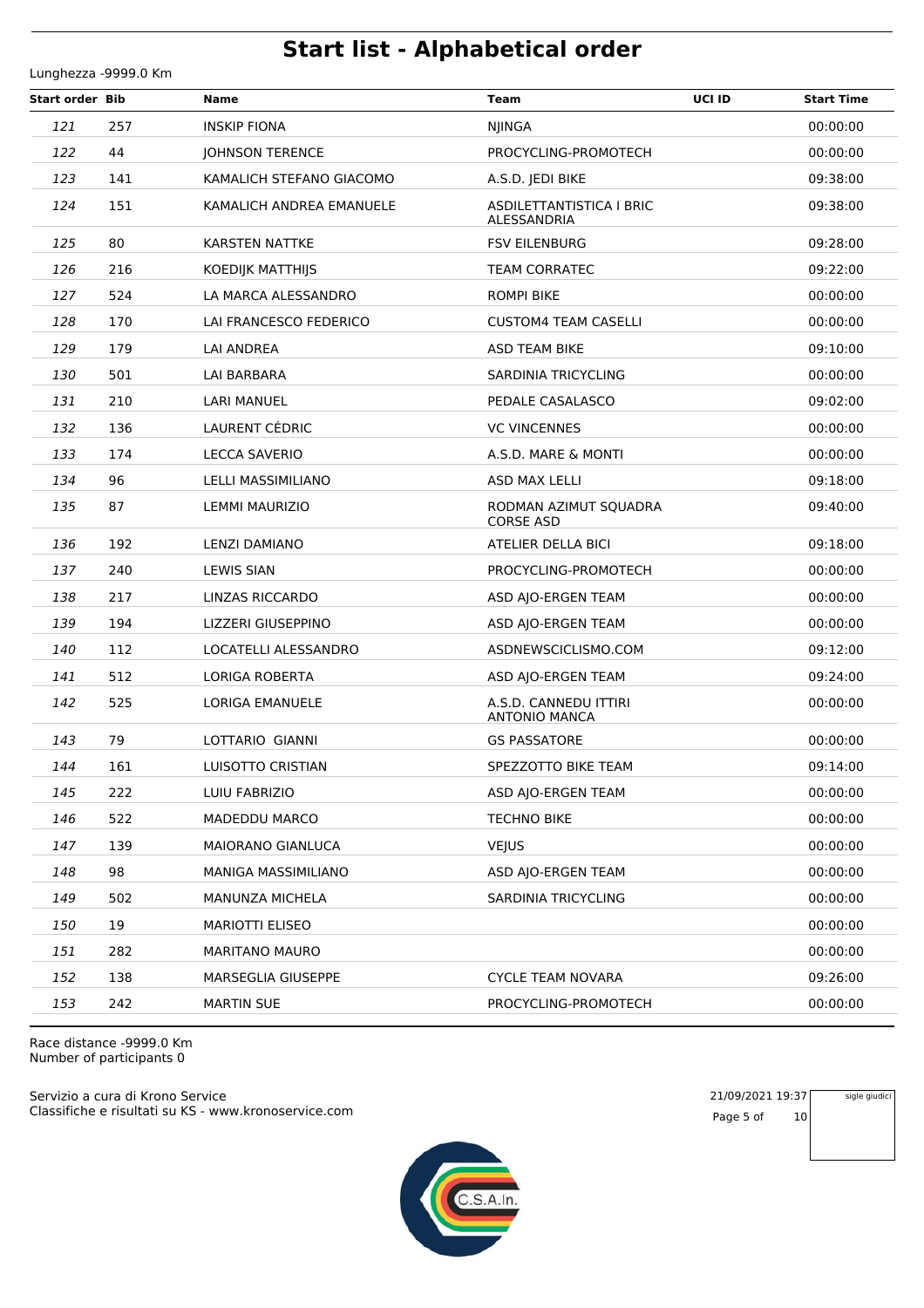**Start order Bib Name Team UCI ID Start Time** 504 MASCIA MATTEO S.C. MONTEPONI A.C.D. 00:00:00 109 MASINI GIANCARLO NATURA E SPORT 00:00:00 270 MATUCCI MAURO 00:00:00 133 MAZZARA NICOLA A.S.D. PANORMUS 09:02:00 47 MAZZONI MARCO ASD RUBIERESE 00:00:00 48 MAZZONI MAURIZIO ASD GIANLUCA FAENZA 00:00:00 71 MENGHINI NORBERT TEAM ZANOLINI BIKE 00:00:00 225 MESCHINI RICCARDO CICLISTICA SABINA 09:14:00 215 MICHELANGELI ALESSANDRO ASD AJO-ERGEN TEAM 00:00:00 176 MILANI CHRISTIAN ASD HELIOS 00:00:00 290 MIRELLI CRISTINA 00:00:00 203 MONA LEO TEAM BICISTORE 00:00:00 164 MONACO PAOLO NEW TEAM A.S.D. 00:00:00 150 MONTI MIRCO G.S. CICLI GAUDENZI 00:00:00 156 MONTICELLI MATTEO SC PRO-BIKE 09:00:00 245 MOONEN KARINA 09:30:00 135 MORANDI LORENZO BICI TEAM FRANCY 09:20:00 MOTTA ROBERTO ASD AMICI COMASCHI DEL 09:08:00 CICLISMO 250 MOXON CLAIRE NJINGA 00:00:00 148 MURETTI GIOVANNI BATTISTA CYCLING TEAM GALLURA 09:10:00 131 MURTAS EMILIANO DONORI BIKE TEAM 00:00:00 175 128 NARDELLO DANIELE ASDNEWSCICLISMO.COM 09:12:00 NASTASI PATRICK FONTANABUONA CYCLING 09:04:00 ACADEMY 1 NENCINI ROMANO 09:16:00 62 OBERTI FAUSTO VELO RACING PALAZZAGO 09:44:00 9 OGGIANO SEBASTIANO CYCLING TEAM GALLURA 00:00:00 173 ORCAME FABIO DIPA FALASCA 09:04:00 107 PAGNI PAOLO ASD PINOCCHIO EXTREME 00:00:00 23 PALVETTI SALVATORE ASD BOLLINO TEAM 09:00:00 287 PAMPENA ERASMO 00:00:00 50 PANTI DUCCIO ASD MAX LELLI 09:26:00 285 PANZA EMANUELE 00:00:00 60 PARA MARIO TEAM DEL CAPITANO AS 00:00:00

Race distance -9999.0 Km Number of participants 0

Lunghezza -9999.0 Km

Classifiche e risultati su KS - www.kronoservice.com Servizio a cura di Krono Service 21/09/2021 19:37



Page 6 of 10

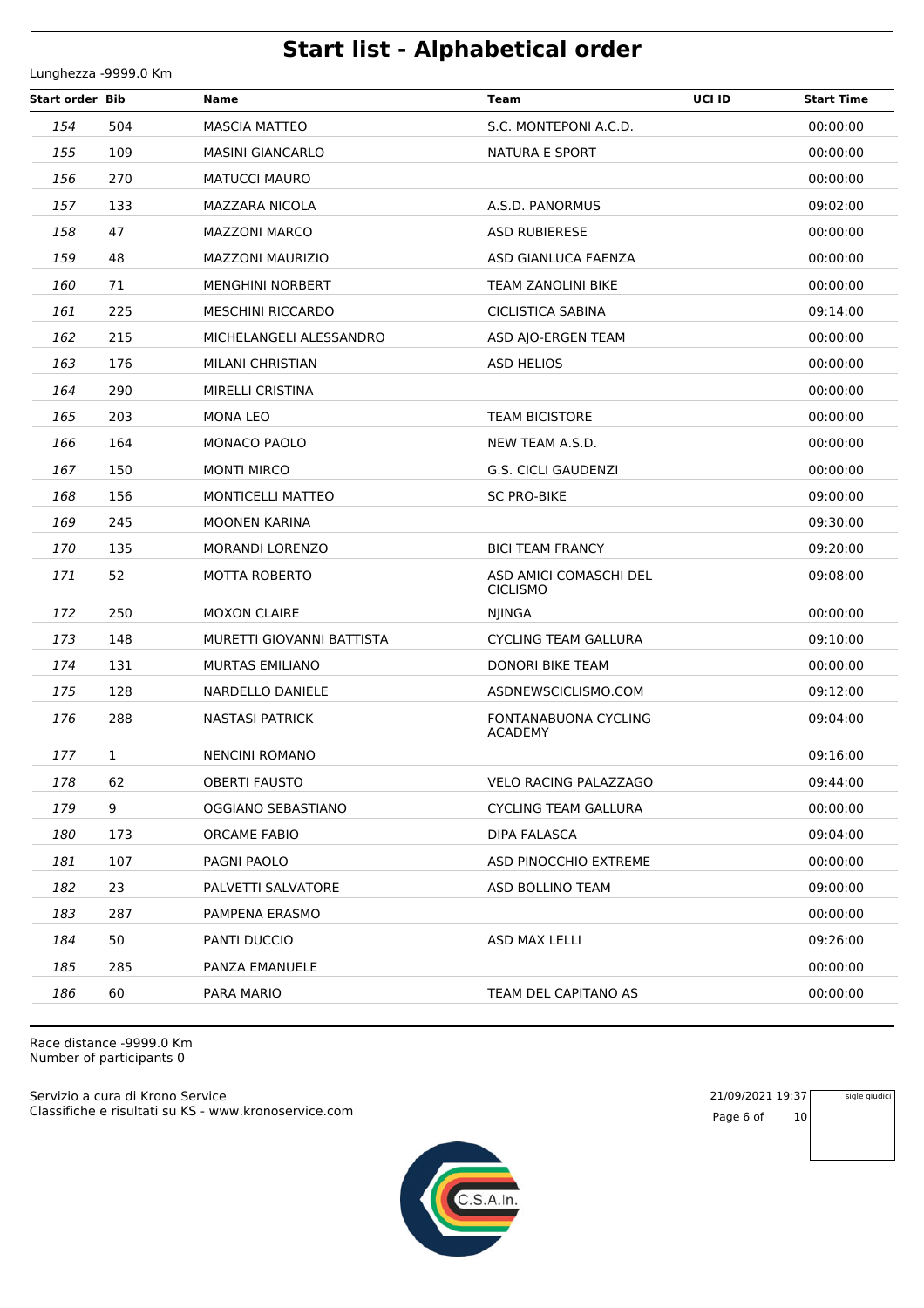**Start order Bib Name Team UCI ID Start Time** 13 PARIS GIORGIO CARINA-BRAO CAFFE' 00:00:00 158 PASOLINI FABRIZIO ATELIER DELLA BICI 09:18:00 **189 190 PATANE' DANIELE ASD H3O RACE TEAM 09:06:00 190 43** PECCHILLO SERGIO **ASD TEAM CHITTI 190 14:00 19:44:00**  5 PEGORARO ANTONIO TEAM TEZZE ARZIGNANO 09:08:00 97 PELLEGRINO GIANLUIGI CIRCOLO CANOTTIERI 00:00:00 284 PELLEGRINO PAOLO 00:00:00 127 PELLISSIER JEAN ASD MAX LELLI 09:18:00 185 PERAZZI GIANCARLO ASD SANETTI SPORT 00:00:00 95 PERDUCA MARIO FRANCO CYCLING TEAM OLTREPO 09:32:00 26 PERSICO FRANCESCO ASD ESERCITO SME 00:00:00 520 PES ANGELO TARCISIO ASD AMSPO 2014 00:00:00 **199 74** PESSION ANDREA **ASD MAX LELLI** 200126:00 58 PFEIL MICHAEL RV BLITZ SPICH 00:00:00 505 PINTORE MARCO S.C. MONTEPONI A.C.D. 00:00:00 PINTORI MASSIMO A.S.D. CANNEDU ITTIRI 09:10:00 ANTONIO MANCA 521 PINTUS PAOLO ASD IL FORNAIO ATZORI 00:00:00 220 PIRRONE ALESSIO BICI SPORT OSPEDALETTI 09:10:00 PISANU ANDREA ASD CICLO CLUB ANTONIO 00:00:00 MANCA 116 PITTACOLO MICHELE PITTABIKE ASD 00:00:00 295 PIZARRO RAQUEL 00:00:00 147 PLANETTA FABIO TRIATHLON TEAM SASSARI 09:20:00 4 POLIDO PATRIZIO G.S.C. CAMPAGNOLESE 09:16:00 249 POLKEHN KERSTIN WATT IS LOVE BERLIN 09:42:00 204 PONZANI GIULIO ASD ZERO TEAM 09:14:00 212 183 PORCU FRANCESCO ASD ALGHERO BIKE 183 09:02:00 37 PROVVEDI LORENZO 00:00:00 57 PUDDINU OSCAR ASD IL FORNAIO ATZORI 00:00:00 177 PUGGIONI PAOLO 00:00:00 511 PULINA ALESSIO ASD AJO-ERGEN TEAM 00:00:00 262 RABISSONI RACHEL PROPATRIA MILANO 09:30:00 105 RAIMONDI IVANO SC PRO-BIKE 09:00:00 200 RECH GREGORIO GRBIKE 00:00:00

Race distance -9999.0 Km Number of participants 0

Lunghezza -9999.0 Km

Classifiche e risultati su KS - www.kronoservice.com Servizio a cura di Krono Service 21/09/2021 19:37



Page 7 of 10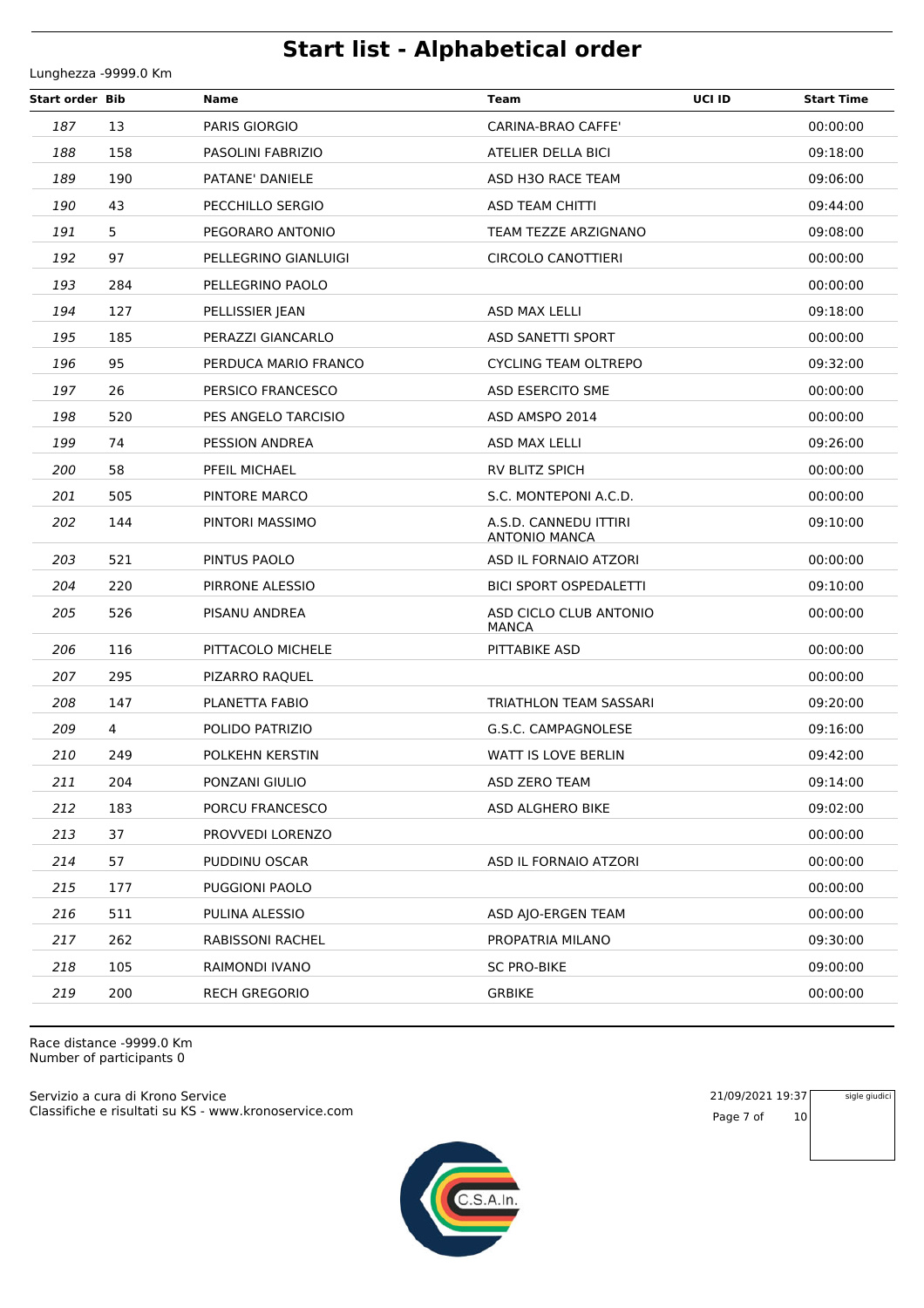Lunghezza -9999.0 Km

| <b>Start order Bib</b> |     | Name                     | UCI ID<br><b>Team</b>                   | <b>Start Time</b> |
|------------------------|-----|--------------------------|-----------------------------------------|-------------------|
| 220                    | 49  | REINDERS JOS             |                                         | 09:28:00          |
| 221                    | 84  | RIEGLER VALENTIN         | <b>CAMIN BIKE TEAM</b>                  | 09:34:00          |
| 222                    | 246 | RIGOTTI DANIELA          | RUOTE D'ORO                             | 09:24:00          |
| 223                    | 72  | RIPAMONTI MARCO          | PROPATRIA MILANO                        | 09:38:00          |
| 224                    | 213 | RODIGARI NICOLA          | ALTA VALTELLINA BIKE                    | 09:36:00          |
| 225                    | 8   | ROMANI EDOARDO           | <b>G.S PAVARIN</b>                      | 00:00:00          |
| 226                    | 143 | RONCELLI ANDREA          | <b>SC COTTUR</b>                        | 00:00:00          |
| 227                    | 175 | <b>ROS ANDREA</b>        | ASDNEWSCICLISMO.COM                     | 09:12:00          |
| 228                    | 33  | ROSA FRANCO              | <b>AVIS SASSOFERRATO</b>                | 09:40:00          |
| 229                    | 65  | ROSART GLEN              | <b>MILTON CYCLE CLUB</b>                | 00:00:00          |
| 230                    | 35  | <b>ROTA IVAN</b>         | <b>VELO RACING PALAZZAGO</b>            | 09:44:00          |
| 231                    | 221 | <b>ROUX GILLES</b>       | ASD MAX LELLI                           | 09:18:00          |
| 232                    | 283 | RUGA GIULIANO BATTISTA   |                                         | 00:00:00          |
| 233                    | 197 | SALVATORE VITO           | ASD PEDALE ELETTRICO                    | 09:34:00          |
| 234                    | 178 | SANETTI BRUNO            | ASD SANETTI SPORT                       | 00:00:00          |
| 235                    | 224 | <b>SANNA FEDERICO</b>    | ASD AJO-ERGEN TEAM                      | 00:00:00          |
| 236                    | 515 | SANNA GIOVANNI           | ASD AJO-ERGEN TEAM                      | 00:00:00          |
| 237                    | 529 | SANNA GIULIANO           | AJO CYCLING TEAM                        | 00:00:00          |
| 238                    | 73  | SANTOROMITA VILLA MAURO  | ASDNEWSCICLISMO.COM                     | 00:00:00          |
| 239                    | 118 | SARACO LUIGI             | ASD CICLOAMATORI<br>SEDRIANO            | 00:00:00          |
| 240                    | 279 | SCHIAVINI PIERO          |                                         | 00:00:00          |
| 241                    | 205 | SCHIAVINO ANDREA ROSARIO | TRIATHLON TEAM SASSARI                  | 09:20:00          |
| 242                    | 255 | <b>SCHONHARDT ELKE</b>   | WATT IS LOVE BERLIN                     | 09:42:00          |
| 243                    | 153 | <b>SCOTTI MARCO</b>      | A.S.D. MARE & MONTI                     | 00:00:00          |
| 244                    | 102 | <b>SECHI LUIGI</b>       | ASD AJO-ERGEN TEAM                      | 00:00:00          |
| 245                    | 199 | <b>SERRA SALVATORE</b>   | ASD AJO-ERGEN TEAM                      | 00:00:00          |
| 246                    | 108 | SILVESTRI FRANCESCO      | <b>ASD BIKESHOP</b>                     | 09:26:00          |
| 247                    | 267 | <b>SOLA BEATRICE</b>     |                                         | 00:00:00          |
| 248                    | 299 | SOLINAS ANTONIO GAVINO   | G.S. ROYAL BIKE SS A.S.D.               | 00:00:00          |
| 249                    | 506 | SOLINAS PIERPAOLO        | A.S.D. FULLGAS BY SERSE<br><b>COPPI</b> | 00:00:00          |
| 250                    | 530 | SOLINAS PIETRO           | S.C.LOGUDORO                            | 00:00:00          |
| 251                    | 519 | SOTGIU PIETRO            | S.C. TEMPIO                             | 00:00:00          |
| 252                    | 51  | SPOLAOR CLAUDIO          | <b>GC VARZI</b>                         | 09:32:00          |

Race distance -9999.0 Km Number of participants 0

Classifiche e risultati su KS - www.kronoservice.com Servizio a cura di Krono Service 21/09/2021 19:37



Page 8 of 10

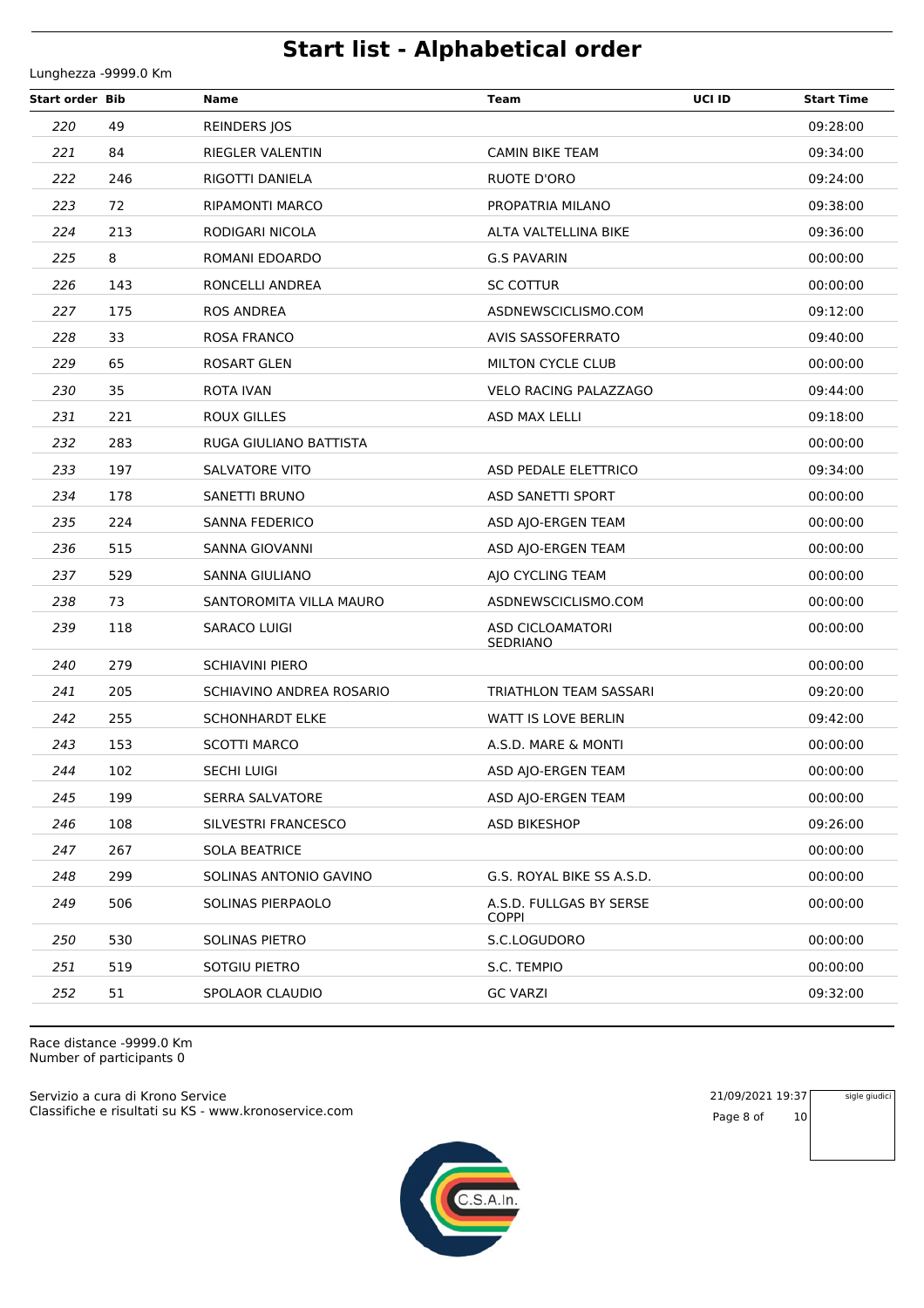**Start order Bib Name Team UCI ID Start Time** 163 STEFANELLI RAMON ASD CLUB CICLI MALIN 00:00:00 78 STEFANINI PIERLUIGI GS CICLI MONTANINI 00:00:00 281 STELLA FRANCO 00:00:00 115 STOCCHINO MAX NORAUTOMIDAS TEAM 00:00:00 91 STOKIS RAPHAEL 00:00:00 83 TAFI ANDREA TEAM CRAINOX 09:00:00 186 TANGIANU MORENO TRIATHLON TEAM SASSARI 09:20:00 193 TARSI ANDREA FREE BIKERS 09:34:00 125 TEDDE FRANCESCO LUIGI PROBIKE FIRENZE ASD 00:00:00 182 TODARO CRISTIANO A.S.D. MARE & MONTI 09:06:00 117 TORACCHIO GIANLUCA A.B.C. BIKE CLUB EGN 00:00:00 145 TOSATO ALESSIO ASDNEWSCICLISMO.COM 09:12:00 55 TRINEI FABRIZIO AVIS SASSOFERRATO 09:40:00 TROMBINI ALESSANDRO EQUILIBRIO URBANO 00:00:00 MILANO A.S.D. 32 TROZZOLA SEVERINO 00:00:00 85 URBANI SERGIO CICLISTICA SABINA 09:14:00 272 VALENTINI CARLO PRIVATO 00:00:00 132 VAN BEMMEL MARNIX SQUADRA AZURRI BIANC 00:00:00 2 VENINI SEVERINO BIKE TEAM MANDELLO 09:16:00 268 VERDENAL JOCELYN AS LA STEIGEOISE 09:22:00 273 VIGANO' GUIDO 00:00:00 275 VILLA NINO CAMPANELLA RONCHINI 00:00:00 VIRZI ETTORE RODMAN AZIMUT SQUADRA 00:00:00 CORSE ASD 166 VITI FILIPPO TEAM PROMOTECH 09:10:00 VITOLANO LORENZO ASD CICLOAMATORI 09:08:00 SEDRIANO 3 VIZZI LUIGI ASD PEDALE GODIASCHESE 09:32:00 63 VOLONTE' PIERENRICO BREDAQUARANTA 09:08:00 **280 46 WEBBER GABRIELE CONSERVATION CONSERVATION CONSERVATION CONSERVATION CONSERVATION CONSERVATION CONSERVATION 281 181 WITT BEN CORRATEC 181 181 WITT BEN** TEAM CORRATEC 18 WOLF EWALD 00:00:00 196 ZACCHI RICCARDO TEAM COLPACK BALLAN 09:04:00 201 ZAMBIASI MASSIMILIANO SC COTTUR 00:00:00 17 ZARRELLI GIOVANNI PEDALE SETTIMESE 00:00:00

Race distance -9999.0 Km Number of participants 0

Lunghezza -9999.0 Km

Classifiche e risultati su KS - www.kronoservice.com Servizio a cura di Krono Service 21/09/2021 19:37



Page 9 of 10